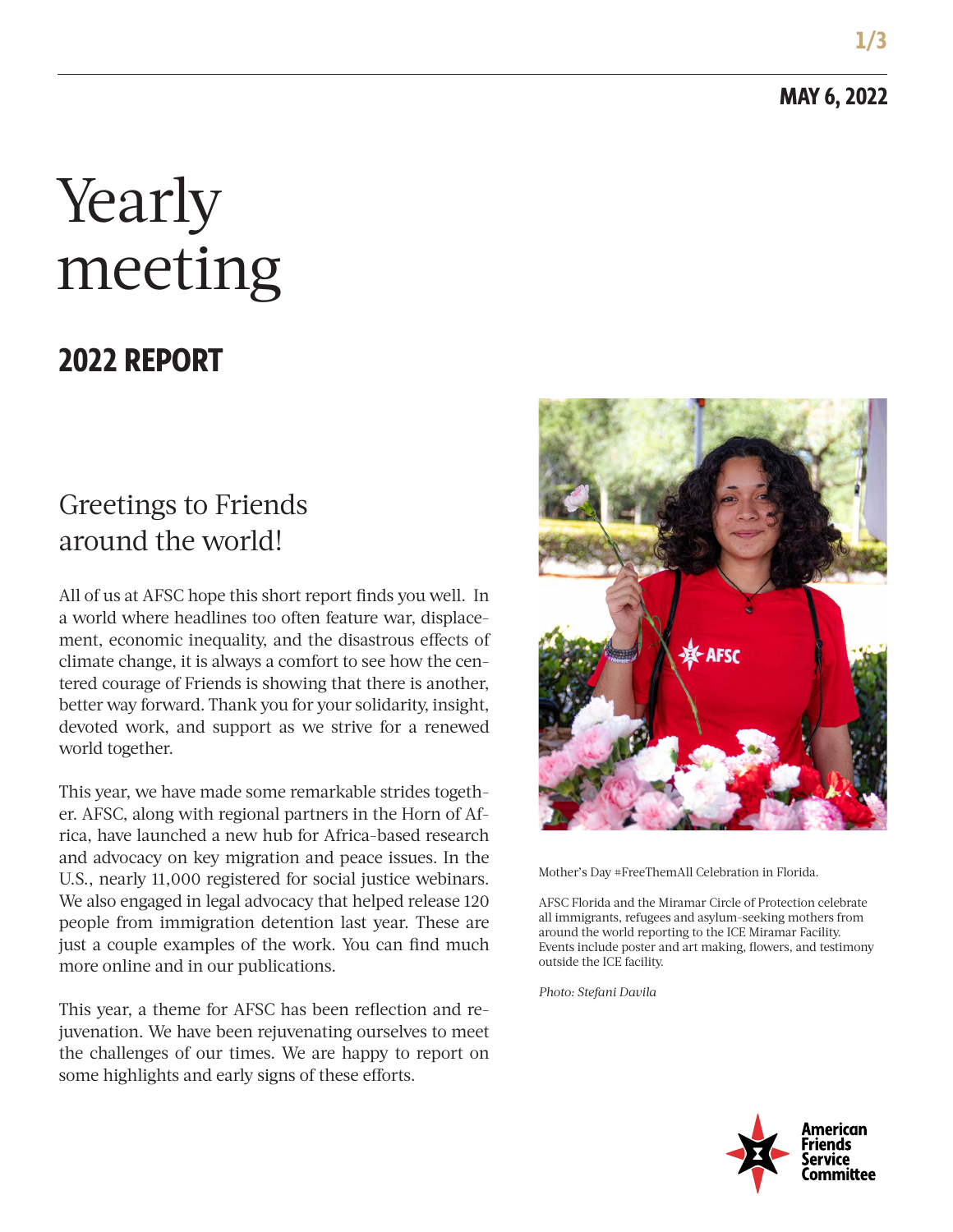**2/3**

### Our North Star: A vision for community safety beyond prisons and policing

After a long consultation and discernment, we have recently published our North Star document. It has seven guideposts toward real community safety that lies beyond prisons and policing. We are pulling from the experiences of communities and Quaker insights on how to move toward healing and accountability, invest in community needs, and stop the prison and policing system that creates so much unnecessary suffering.

We encourage you to read our document and we would love to visit with any Friends meeting, church, organization, or gathering to discuss it together. You can find it online at **[afsc.org/northstar.](https://www.afsc.org/content/our-north-star-vision-community-safety-beyond-prisons-and-policing)**



*Illustration credit: Molly Costello* 

#### Engaging Emerging Leaders for Liberation

This May, we launched a new initiative, Emerging Leaders for Liberation. Thirty young adults—15 from Quaker colleges and Meetings and 15 from AFSC program communities—are deepening their social justice and leadership skills. This initiative continues AFSC's legacy of programs engaging young adults in life-transforming ways. While it's only just begun, we are excited to see what bold social change work this program will catalyze.